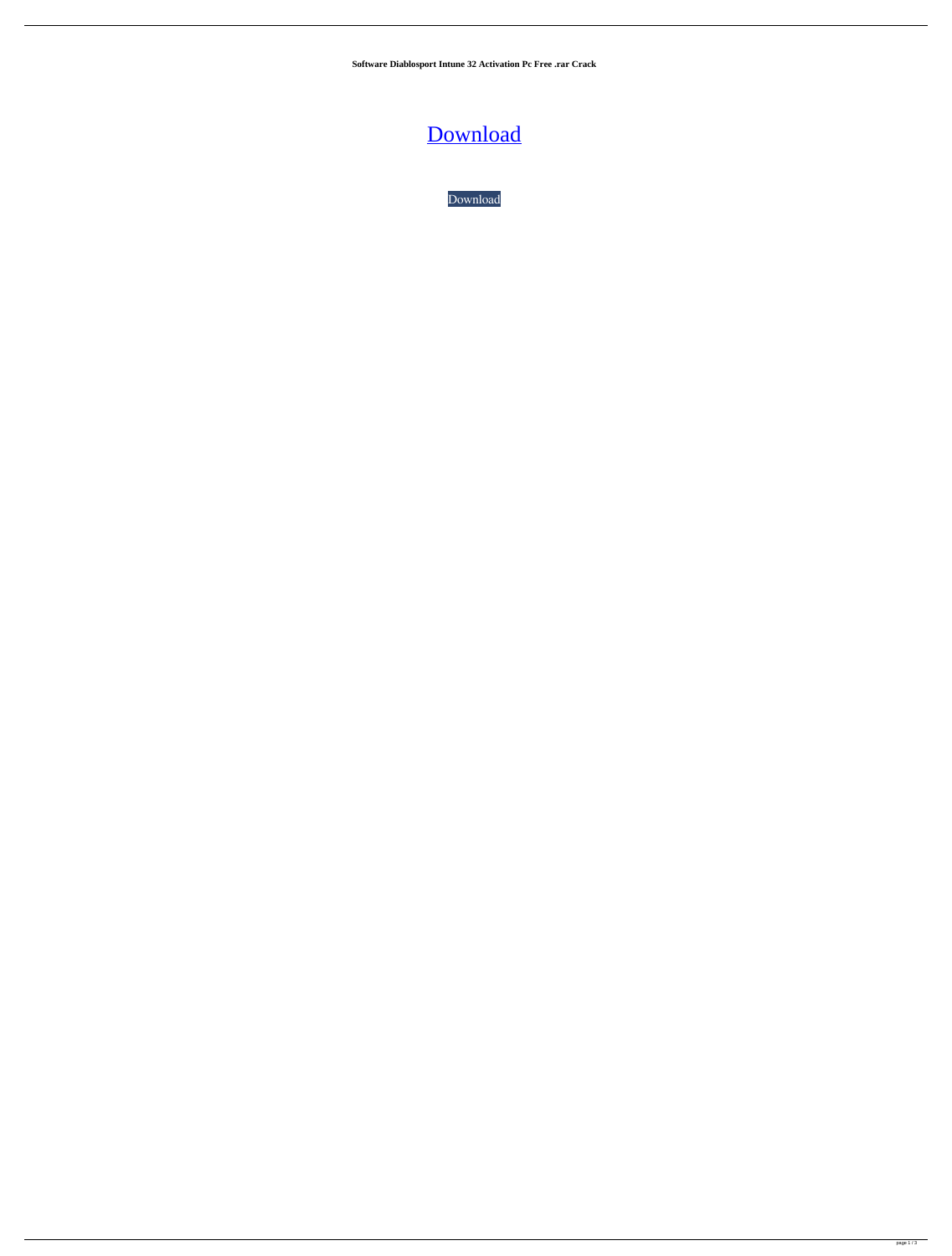A: On the back of the tuner there is a sticker with the logo, serial number, build date, and the name of the product. This is my tuner, with the serial number 037906041. I get the serial number from the sticker on the back Expectional Dannel of The Serial number 037906041 and the build date was 2011-08-25. To check the serial number: Right click on the program. Select "Properties". Select the "Details" tab. In the full name of the software c The "Local Publisher ID" field contains the serial number. This is what I see on my tuner (build date, serial number, and software company): Q: How can I merge two IDataErrorInfo properties into one property that combines IDataErrorInfo. In the XAML, I've written this: The problem